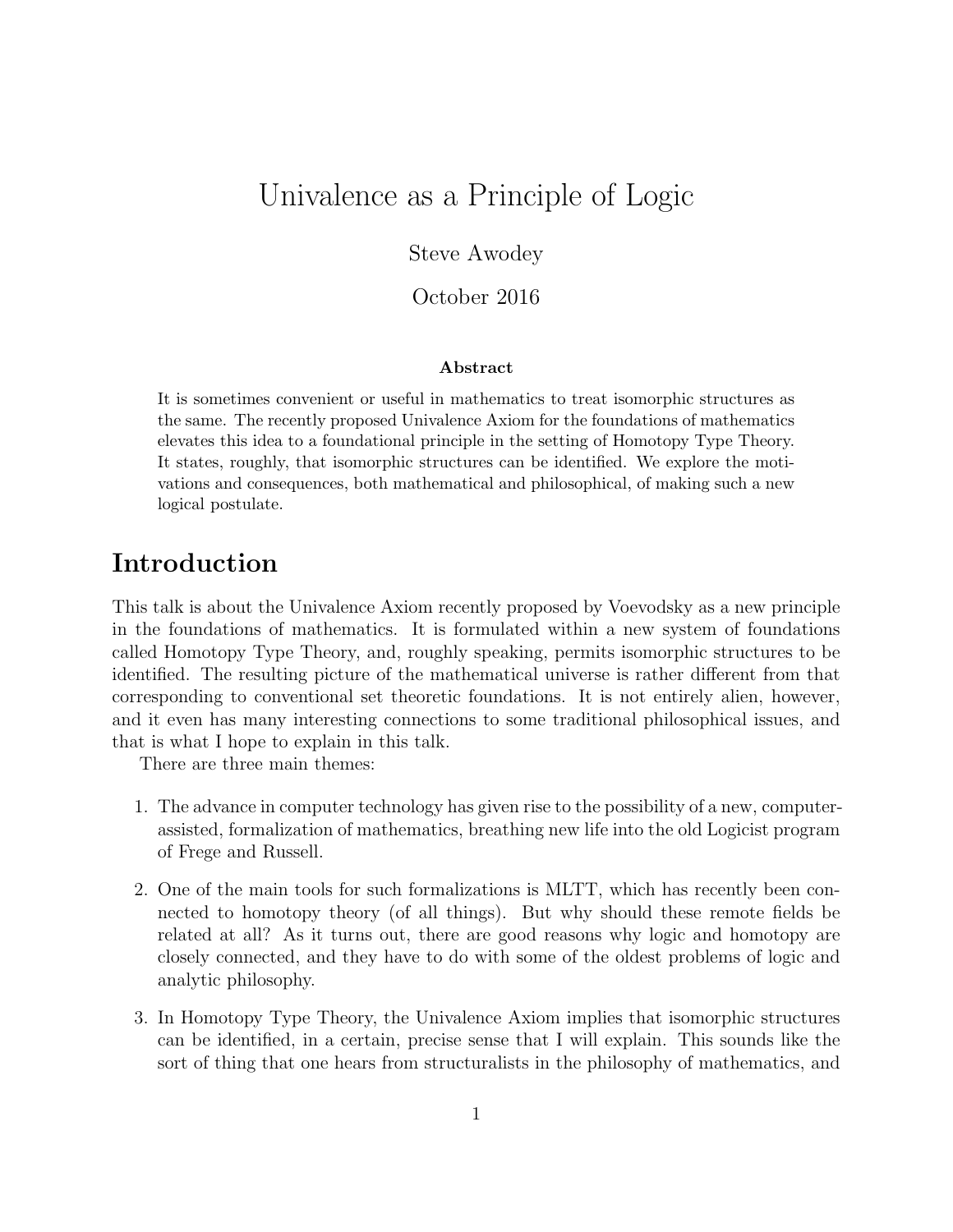indeed, the development of mathematics within this new system does have a distinctly structural character. But the Univalence Axiom is not just a practical device for implementing structuralism within a formal system of foundations: it has a purely logical justification as well.

### 1 Why New Foundations for Mathematics?

There is at present a serious mismatch between the everyday practice of mathematics and the official foundations of mathematics represented by ZFC. This is evident in the fact that working mathematicians do not really pay any attention to foundations, and even violate their restrictions when it is convenient. An example is the common practice of identifying isomorphic objects with devices like "abuse of notation", which is a harmless move, but one that is outside the scope of what can actually be represented in the foundational system. The fact that this is a sort of joke, and is often accompanied by a shrug, is just evidence that the mathematician is aware of the mismatch, but doesn't really care.

This particular tension between official foundations and everyday practice really goes back to Bourbaki's "structuralist" approach, according to which the real objects of mathematics are not specific number systems but "structures", like groups, modules, spaces, etc., which can be described by operations and relations in a hierarchy of sets. The official formulation, however, was formulated in simple type theory (not axiomatic set theory) in order to be able to give a natural associated notion of "isomorphism" of structures, which was needed in order to determine which statements and properties are really relevant — namely, those that respect the isomorphisms. Thus topology is the study of spaces "up to homeomorphism", group theory of groups "up to group isomorphism", etc. — as opposed to actual sets equipped with a system of open sets, a multiplication, or whatever. In particular, e.g. the real numbers are not regarded as a specific set of sets (Dedekind cuts, say), but rather an "abstract" object, given by a particular presentation, but invariant under all isomorphisms between other possible presentations. This general methodology and point of view has now become quite pervasive in modern mathematics

Philosophers of mathematics have certainly noticed this trend, and they have developed various forms of "structuralism" based on the tools available to them: first-order logic, modal logic, etc. But they have been hampered in understanding structuralism by the absence of a comprehensive system of foundations that fully incorporates a modern, structuralist viewpoint, in the way that set theory does for non-structuralist foundations. Some use of category theory has been made, to be sure, and this is certainly a step in the right direction. But it's fair to say that no satisfactory, comprehensive, "structuralist" system of foundations has yet been formulated, either by philosophers, or by mathematicians themselves.

This situation was tolerable — at least for the mathematicians — until quite recently, when the increasing use of computational tools like computerized proof assistants and formal verification systems required a higher degree of precision and rigor in proofs than is usual in informal mathematics. [ Specifically,  $(1)$  for big proofs, and  $(2)$  for hard proofs. ] This has led to a reexamination of the foundations of mathematics by working mathematicians,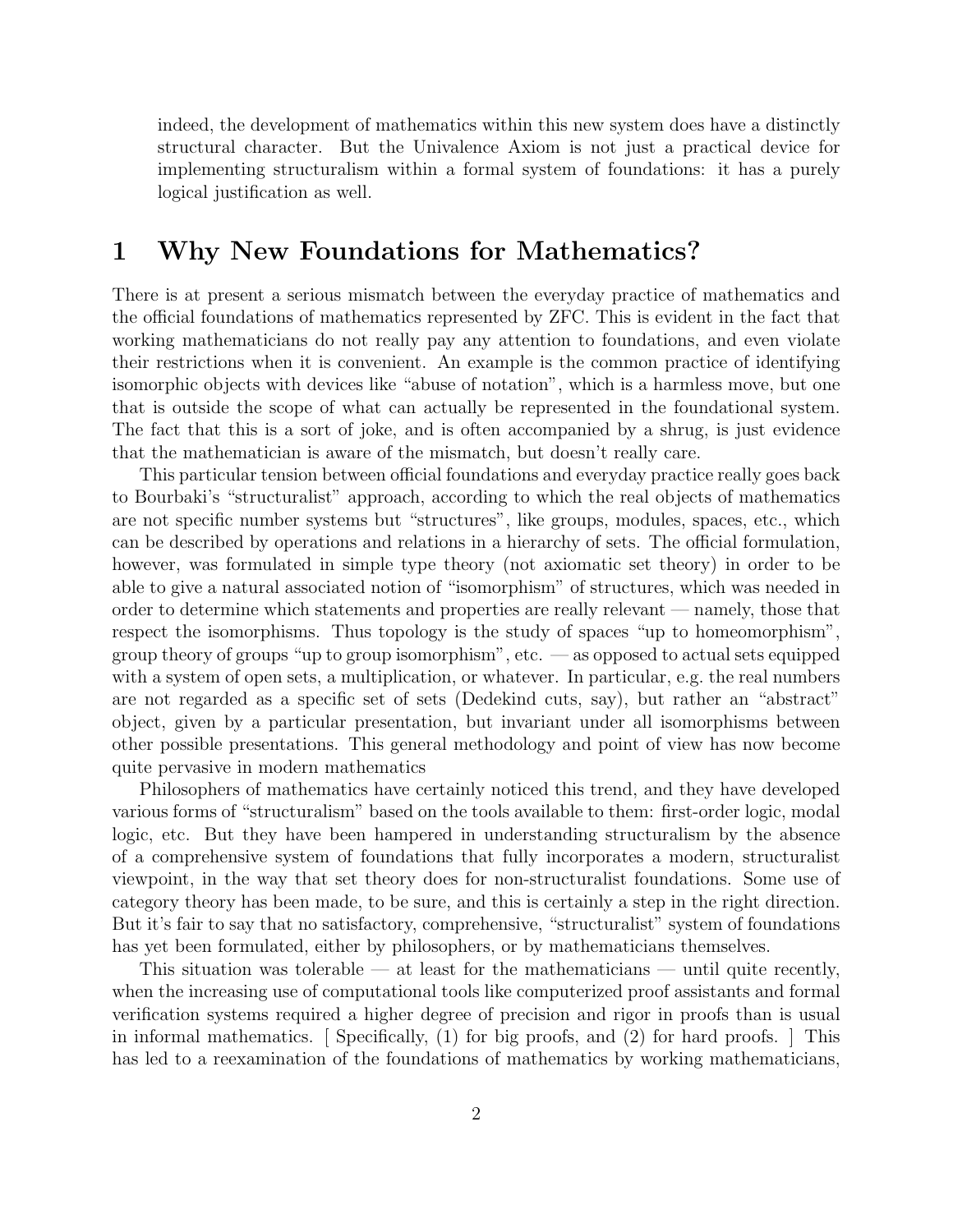logicians, and computer scientists involved in building such verification systems. This is not unlike previous revolutions in foundations, which were also precipitated by a need for greater practical rigor, made evident by specific mathematical advances: e.g. the introduction of  $\epsilon$ -δ methods into differential calculus, and the invention of axiomatic set theory, to shore up the foundations of analysis and arithmetic.

The current advance requires foundations that are not only fully rigorous in principle, like set theory, but also natural enough to actually be used in practice, in order to formalize and verify proofs of theorems as they are produced. [ Constructivity has also become an important feature in such computational proof systems, because of its close connection to computability, although the exact requirements there remain unclear. ]

To be sure, there are already modern systems of proof verification based on set theory (Mizar) and HOL (HOL-light). But these rely on the usual formalization of mathematics in such conventional systems of foundations, and this often involves unnatural coding and inconvenient forms of reasoning.

The Coq proof system, by contrast, is based on a modern system of type theory, which turns out to allow for formalizations that are closer to everyday mathematical reasoning. It has recently been used e.g. to formalize several significant mathematical results — the Feit-Thompson Odd Order theorem, for instance, which is a crucial step in the celebrated classification of finite simple groups. For reasons that I will explain next, this particular system also admits a new interpretation that brings it even closer to everyday mathematical reasoning, and closes the gap between formal foundations and structuralist practice.

## 2 Homotopy Type Theory

The system of intensional Martin-Löf type theory that underlies Coq was originally developed as a logical basis for constructive mathematics. It is motivated by strict principles that give it an internal coherence and unity not shared by systems based on a more practical desire to "capture as much math as possible". This distinctly constructive character also makes it well-suited to use in proof assistants and computerized mathematics. But its peculiar intensionality has until recently been a source of considerable difficulty in using it to formalize classical mathematics.

In a bit more detail, the equality relation in particular was not well-understood, even by the experts. In MLTT, one can have a proof p that  $x = y$ , say,

$$
p: x = y
$$

and one can also have another such proof,

$$
q: x = y.
$$

And now the question can arise whether  $p = q!$ 

? :  $p = q$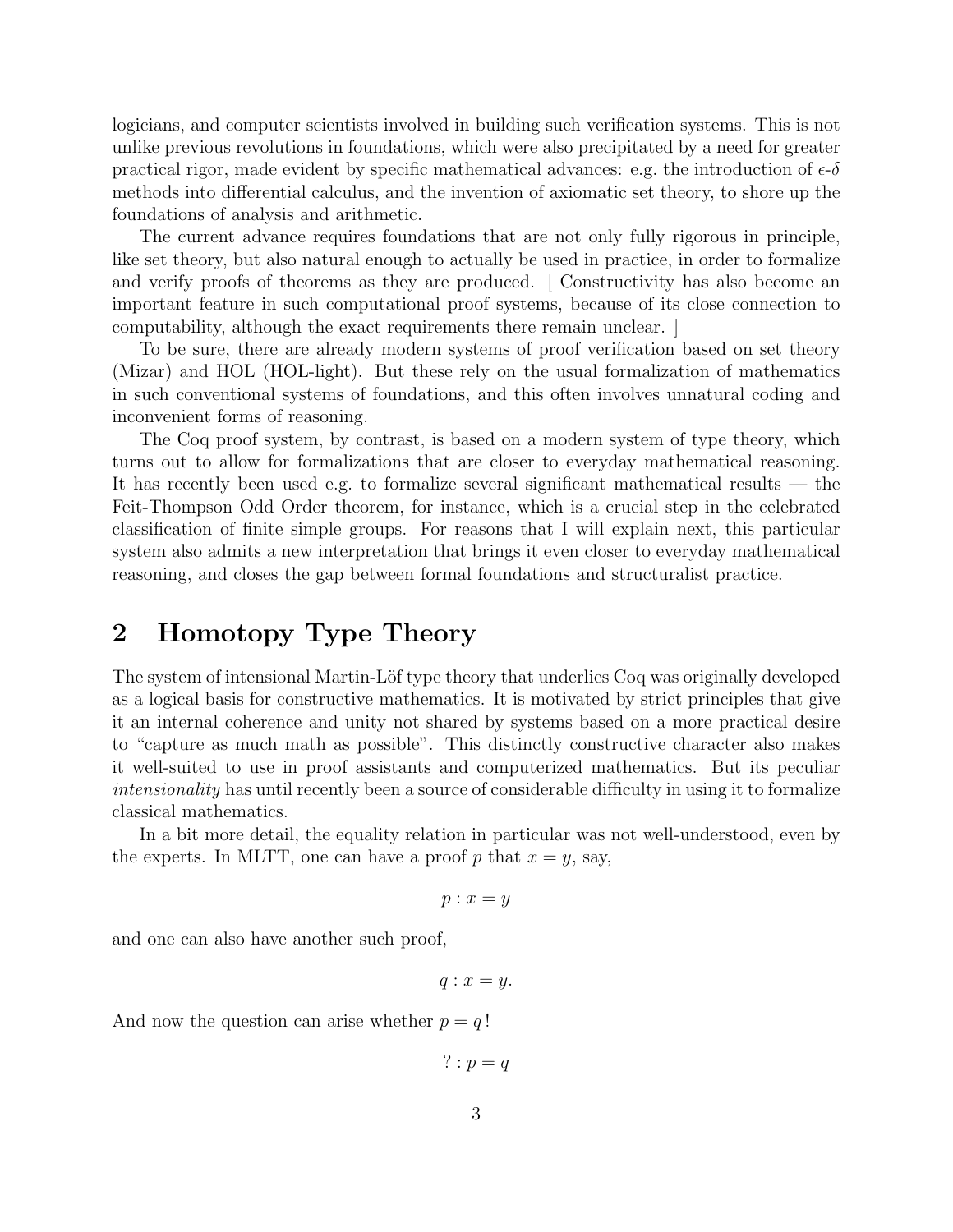And if that's not bad enough, one may again have different proofs

$$
\alpha,\beta:p=q\,,
$$

and then ask whether  $\alpha = \beta$ , and so on.

You see, in this system (as is often the case in constructive mathematics), proofs themselves are first-class mathematical objects, and they can enter into further propositions and constructions — a point of view that is somewhat unusual in classical mathematics. This can be very useful constructively, however, as when from a constructive proof that for all  $x$ there is a y such that blah, one can extract a function taking the x's to the  $y$ 's — this is the sort of thing that constructive mathematics is good at. But the proliferation of proofs of identities, and especially the "higher" proofs of identities of identity proofs, etc., were until very recently regarded as simply junk in the system.

The first indication that these proofs of identities are actually significant was the observation (by Hofmann and Streicher in 1998) that the identity proofs in this system endow each type with the structure of a groupoid — in much the same way that the identity relation in first-order logic determines an equivalence relation on the set of terms of a first-order theory. (Equivalence relations are special groupoids.)

A groupoid is a generalized group, with the multiplication being only a partial operation — or equivalently, a category in which every arrow has an inverse.



In fact, the types in ITT are actually endowed with a structure more like what is called an  $\infty$ -groupoid — a concept also occurring in higher category theory and topology. An infinity groupoid is like a groupoid, but with higher dimensions of arrows. I will give a bit more detail about this below. The higher identity proofs, it turns out, are much like the higher arrows in such an  $\infty$ -groupoid.



Now, one of the last contributions of the great mathematician Alexander Grothendieck who was responsible for some of the most fundamental advances in 20th-century mathematics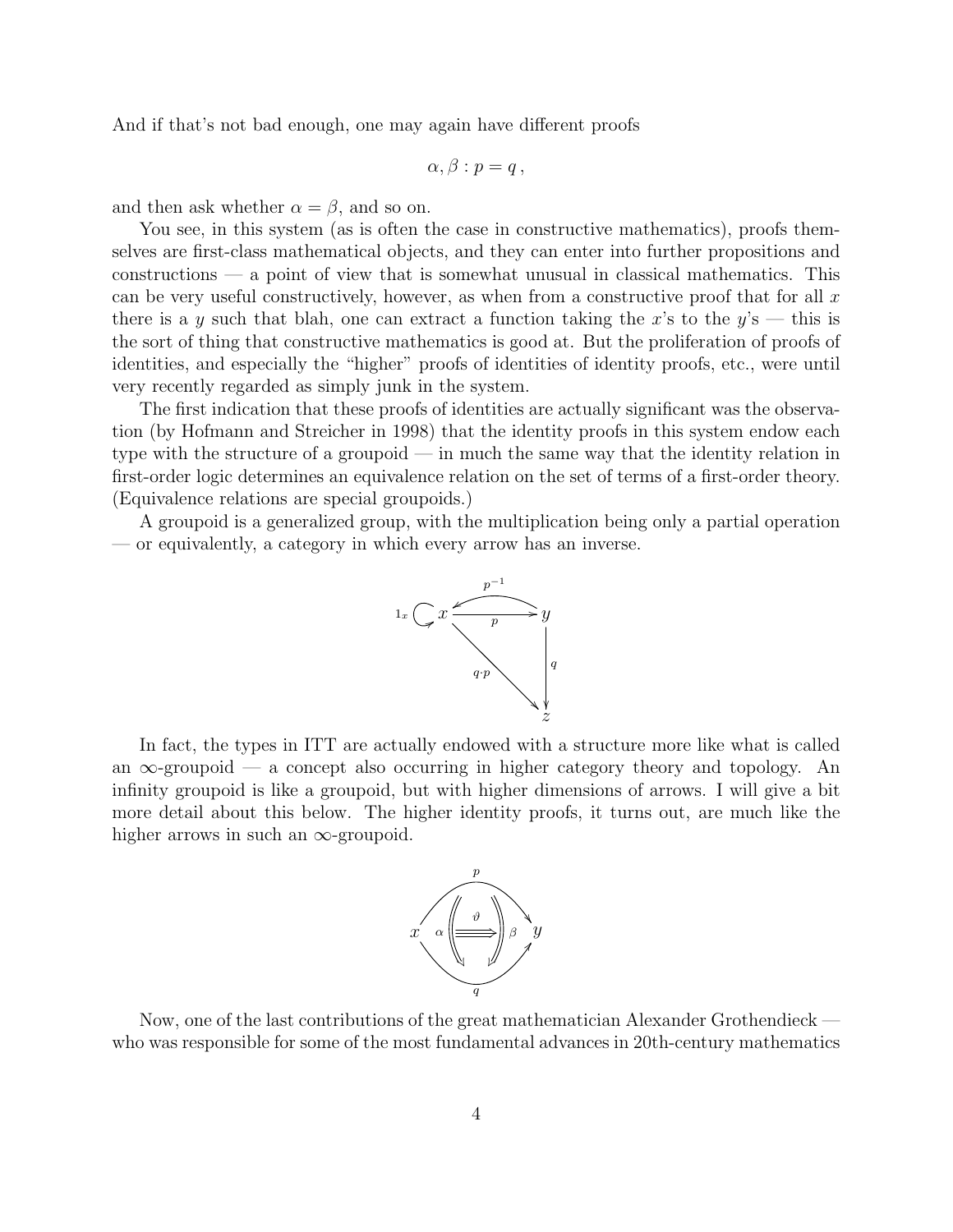— was the idea that  $\infty$ -groupoids can be used to represent homotopy types of spaces. This is now known as the Homotopy Hypothesis.

∞-Groupoids ←→ Homotopy Types

A homotopy type is an equivalence class of spaces under the relation of homotopy equivalence — roughly, one space can be continuousy deformed into the other without tearing, like the old example of the coffee cup and the donut. These have the same homotopy type, but the hollow soccer ball and the solid bowling ball have different types, both from each other and from the donut.

Now when the same concept arises independently in three different branches of mathematics — here the notion of  $\infty$ -groupoid in logic, algebra, and topology — well, that is worthy of note. The basic idea of homotopy type theory was to use this connection between identity proofs,  $\infty$ -groupoids, and homotopy, to relate type theory to higher category theory and homotopy. Once you understand the connection between type theory and groupoids, and that between groupoids and homotopy, there is then a fairly obvious way of relating type theory directly to homotopy. And in fact, it turns out that the homotopical interpretation "closes the triangle" in a particularly neat way, because it also extends the already well-known topological interpretation of the (simply-typed)  $\lambda$ -calculus.



Without going into too much detail, and for those of you familiar with the λ-calculus, the types in that theory can be represented as spaces, and the terms as continuous mappings between them, with the basic constructions of product  $A \times B$  and function type  $A \rightarrow B$ being modelled by the corresponding constructions of spaces. Under that interpretation, continuity becomes a mathematical model of computibility, since computability was long ago shown to be equivalent to  $\lambda$ -definability in the work of Kleene, Rosser, and Church. The λ-calculus itself was originally formulated by Church, but its main idea goes all the way back to Frege.

Now MLTT is an extension of  $\lambda$ -calculus — if a very broad one — and the homotopy interpretation of MLTT agrees with this topological interpretation on the subsystem consisting of  $\lambda$ -calculus. The main new idea of the extension is that of interpreting an identity  $p: x = y$  as a "continuous path" from the point x to the point y, in the space interpreting the type of  $x$  and  $y$ .

$$
p: x = y \qquad x \xrightarrow{p} y
$$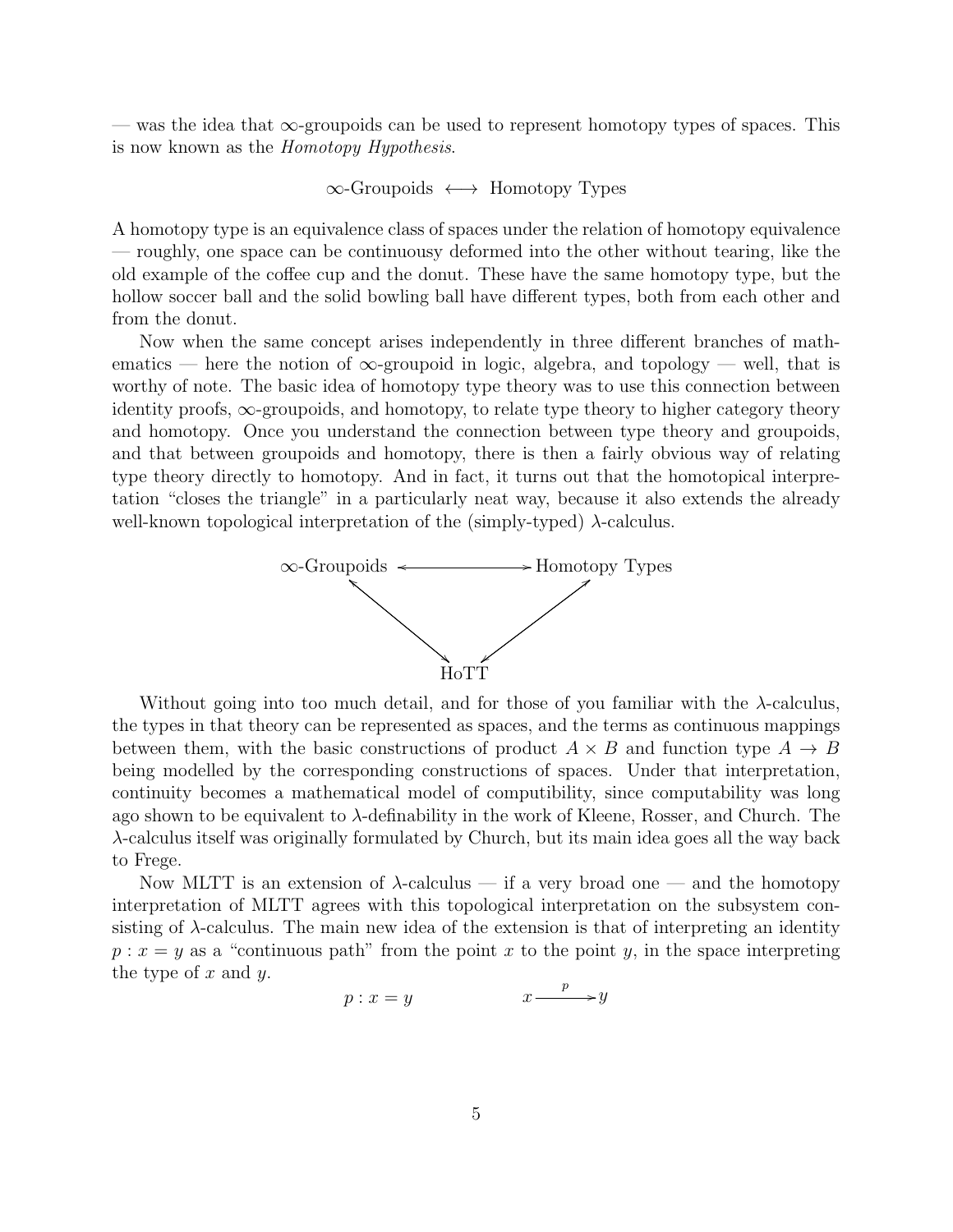Another such identity  $q : x = y$  is then just another path from x to y,

$$
q: x = y \qquad x \qquad y
$$

And a higher identity  $\alpha$ :  $p = q$  is then a continuous deformation of the path p into the path q, i.e. a homotopy.

$$
\alpha : p = q \qquad \qquad x \qquad \begin{array}{c} p \\ \downarrow \alpha \\ q \end{array} y
$$

From this it follows almost immediately that a *dependent* type (one of the essential extensions of  $\lambda$ -calculus in MLTT) must be interpreted by what the topologist calls a "fibration", and that two functions are equal just if they are homotopic.

This homotopical interpretation of intensional MLTT (originally due to Awodey and Warren) then suggests that the important notion of "identity" for types is not really equality, or even isomorphism, but rather homotopy equivalence,

 $A \simeq B$ 

the concept developed by topologists for studying spaces in the setting of homotopy theory. And indeed, celebrated homotopy theorist Vladimir Voevodsky came up with exactly this idea, after having independently arrived at his own version of the homotopy interpretation while learning to use the Coq proof assistant. It was in that setting that he formulated the Univalence Axiom, which implies that two types that are homotopy equivalent can be identified,

$$
A \simeq B \to A = B
$$

More precisely, it says that the type of all equivalences between two types is itself equivalent to that of all their identifications:

$$
(A \simeq B) \simeq (A = B) \tag{UA}
$$

Remember that in type theory, proofs and propositions are first class objects, so the "propositions"  $A \simeq B$  and  $A = B$  are themselves types that can figure into further constructions and propositions, such as UA itself. Recalling that in homotopy type theory the identifications  $p : A = B$  are understood as paths, UA then says that, in the space U of all types, the continuous paths between any two types are the equivalences between them.

The UA thus specifies a previously underdetermined notion in type theory, namely the identity relation on the universe of all types. I hasten to add that it should be thought of as expanding the notion of equality to become that of equivalence, rather than collapsing that of equivalence to "literal" identity. That is to say, UA does not say that all equivalent types are strictly the same. Exactly how this is possible formally is something I will return to later  $-$  it has to do with the intensionality of the type theory.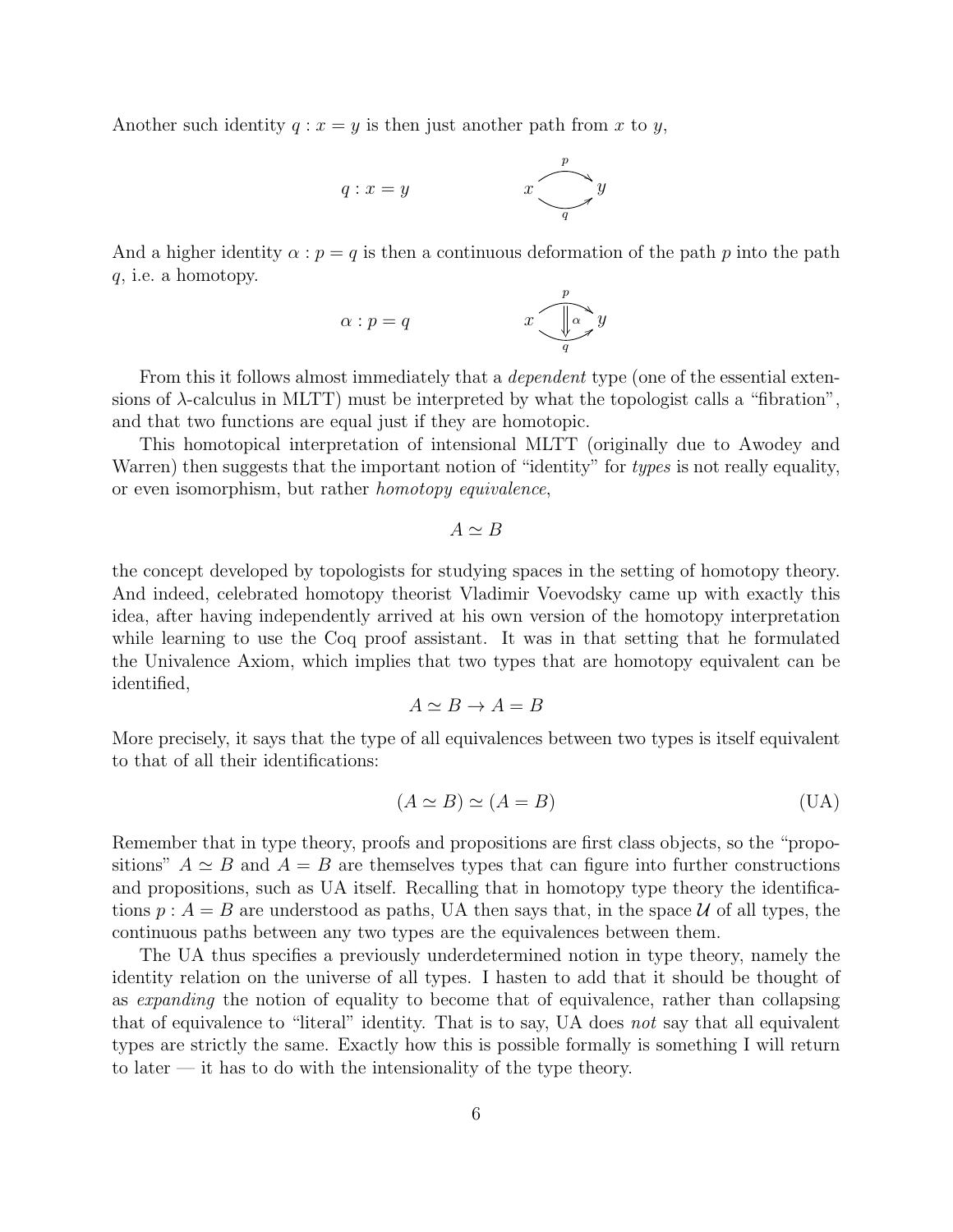Informally, this move is much the same as the "structural" methodology that we have already described as being used elsewhere in modern mathematics since Burbaki: we can have different "presentations" of the same structure by different structured objects. We then work with the presentations in a way that is invariant under the relevant notion of equivalence, in order to reason indirectly about the structures they present. In homotopy type theory, one can work with types and terms up to equivalence, without formally identifying them. This has the advantage that one can still make use of the presentations, which may have better computational and combinatorial properties than would the abstract objects resulting from actually "making the identification".

Let us consider the example of intensional versus extensional type theory. The extensional theory has an apparently "stronger" notion of equality, because it permits one to simply substitute equals for equals in all contexts. In the intensional system, by contrast, one can have  $a = b$  and a statement  $\Phi(a)$  and yet not have  $\Phi(b)$ .

$$
\frac{a=b-\Phi(a)}{\Phi(b)}
$$
?

So there are some contexts  $\Phi$  that are "intensional", in the sense that they do not strictly respect the system's notion of equality. (A similar thing happens in quantified modal logic, which is therefore also said to be intensional.)

This seemingly strange behavior of equality in intensional type theory is however quite useful, because it permits the system to have the important property of decidability: every term can be reduced to a unique normal form. This crucial property makes the intensional system superior for the purpose of formal verification systems. It is lost when the stronger rules for equality are added to form the extensional system.

We have now considered the origin of the homotopy interpretation of type theory, and the position of the univalence axiom within it, from a mathematical point of view. These origins were mainly practical, having to do with allowing more efficient computer formalizations, which then gave rise to some unexpected mathematical connections. But what about the philosophical justification of this new interpretation? Is there any prinicipled reason why a system of foundations of mathematics should involve the notion of homotopy? Even more fundamentally, why should a system of logic have anything to do with  $\infty$ -groupoids?

It turns out that there is indeed a more basic reason for these connections, which is related to some of the oldest and most difficult problems in the philosophy of logic and mathematics — but in order to explain this, we first have to review a bit of the early development of modern logic.

#### 3 Logical Foundations Revisited

The goal of Frege-Russell Logicism, recall, was to reduce mathematics to a basic system of formal logic with no primitive notions apart from relations and some basic logical operations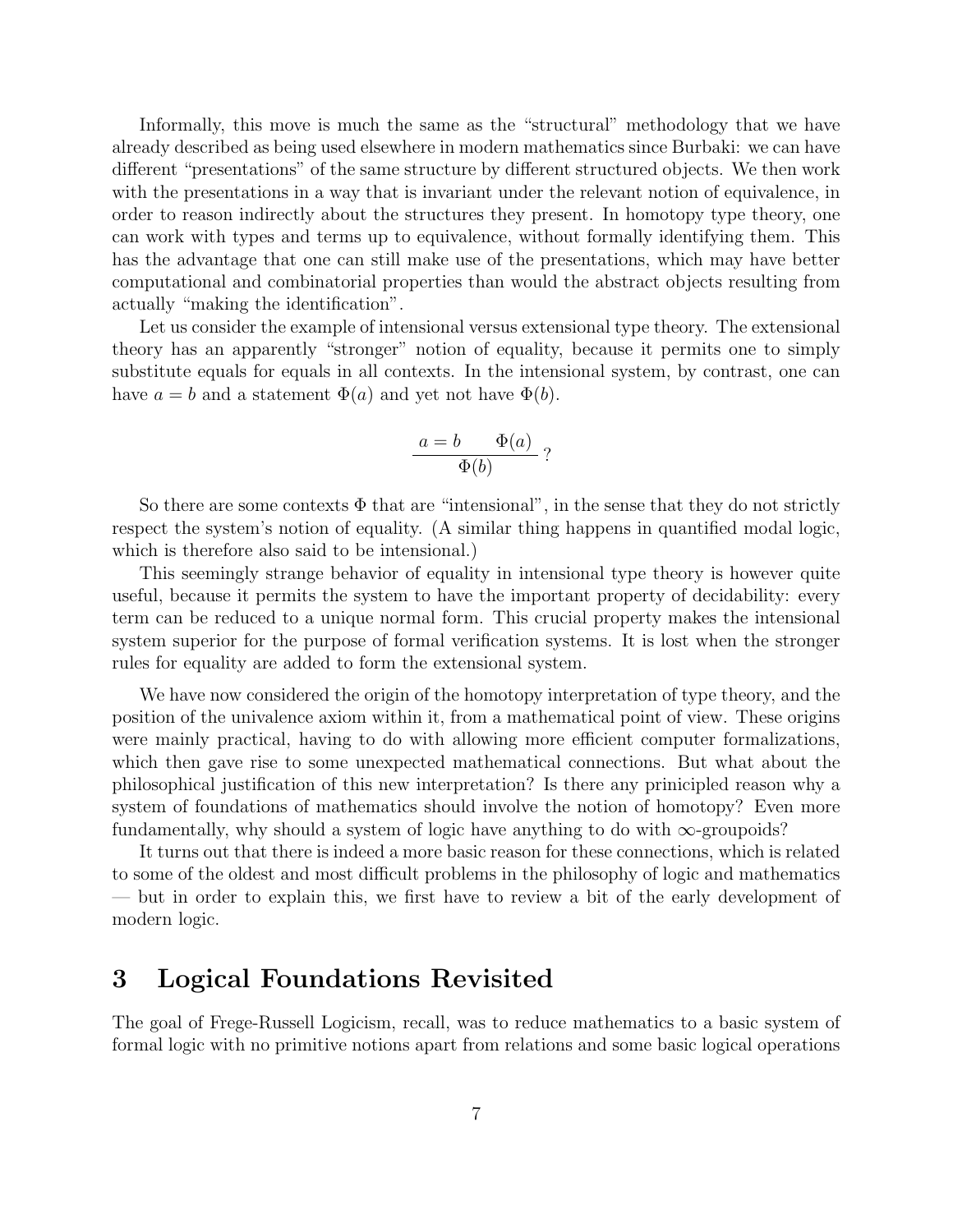like negation, implication, and quantification. The reduction was lengthy and laborious, with hundreds of pages of formal deduction required just to show that  $1 + 1 = 2$ .

Moreover, there was the philosophical question of what made the chosen starting point "logical" in the first place. Why not simply include, say, the natural numbers as "logic", as was later proposed by Wittgenstein and Carnap as a solution to certain technical difficulties in the proposed reduction.

An alternative, less laborious, approach was represented by Hilbert's Formalism — aka the axiomatic method — which separated out the "logical" part of the sytem as what we now call FOL, and then used it to axiomatize various branches of mathematics individually, e.g. the natural or real numbers, or Euclidean geometry. This, Russell quipped, had all the advantages of theft over honest toil. But in fairness, without a principled justification for all that toil, it was hard to convince anyone that it was really worth the extra effort.

In the extreme, Zermelo's axiomatic set theory could be used as a framework in which to formalize other mathematical theories, in a sort of "formalist reduction" of mathematics to axiomatic set theory. One problem with this approach is that it leaves the issue of the relation between logic and mathematics unresolved, since set theory itself is still being understood axiomatically. Some philosophers, notably Gödel, have tried to fill this gap by giving conceptual justifications for the axioms of ZFC. The logical character of axiomatic FOL, for its part, is now taken more or less for granted — but of course, one can still reasonably ask what makes, say, negation or quantification "logic", but not the Peano Postulates or, for that matter, the Law of Gravitation.

In the last 100 years, type theory has made some signficant advances, and modern systems allow for a much smoother development than did the old systems of Frege and Russell. As already mentioned, many of the technical improvements have been spurred by the use of modern computers to implement these systems. In these computer implementations, the logical formalization of mathematics is finally becoming not just theoretically possible, but actually feasible for everyday mathematical use. What was once too lengthy or tedious to be done by hand can now be taken over by a computer, and the user can then focus on the higher-level organization of the proof — just as in informal mathematics. The result is then fully formalized mathematics in a logical system that runs like a computer program, and that can be mechanically checked for correctness, then stored alongside previously checked results in an electronic archive for further use.

Eventually, this new kind of computer-assisted formalization could become a practical tool for the working mathematician — just as originally envisaged by Frege, who compared the invention of his Begriffsschrift with that of the microscope. Indeed, the original idea of logical foundations of mathematics fits so well with this use of computer proof systems that future historians of mathematics may well wonder how Frege and Russell could ever have come up with the idea of logical foundations before there were any computers to run them on!

Unlike the purely axiomatic approaches, the modern system of type theory can still claim to be a system of "pure logic" — at least as plausibly as Frege's system could. Indeed, several leading type theorists have developed sophisticated justifications of their systems, mainly on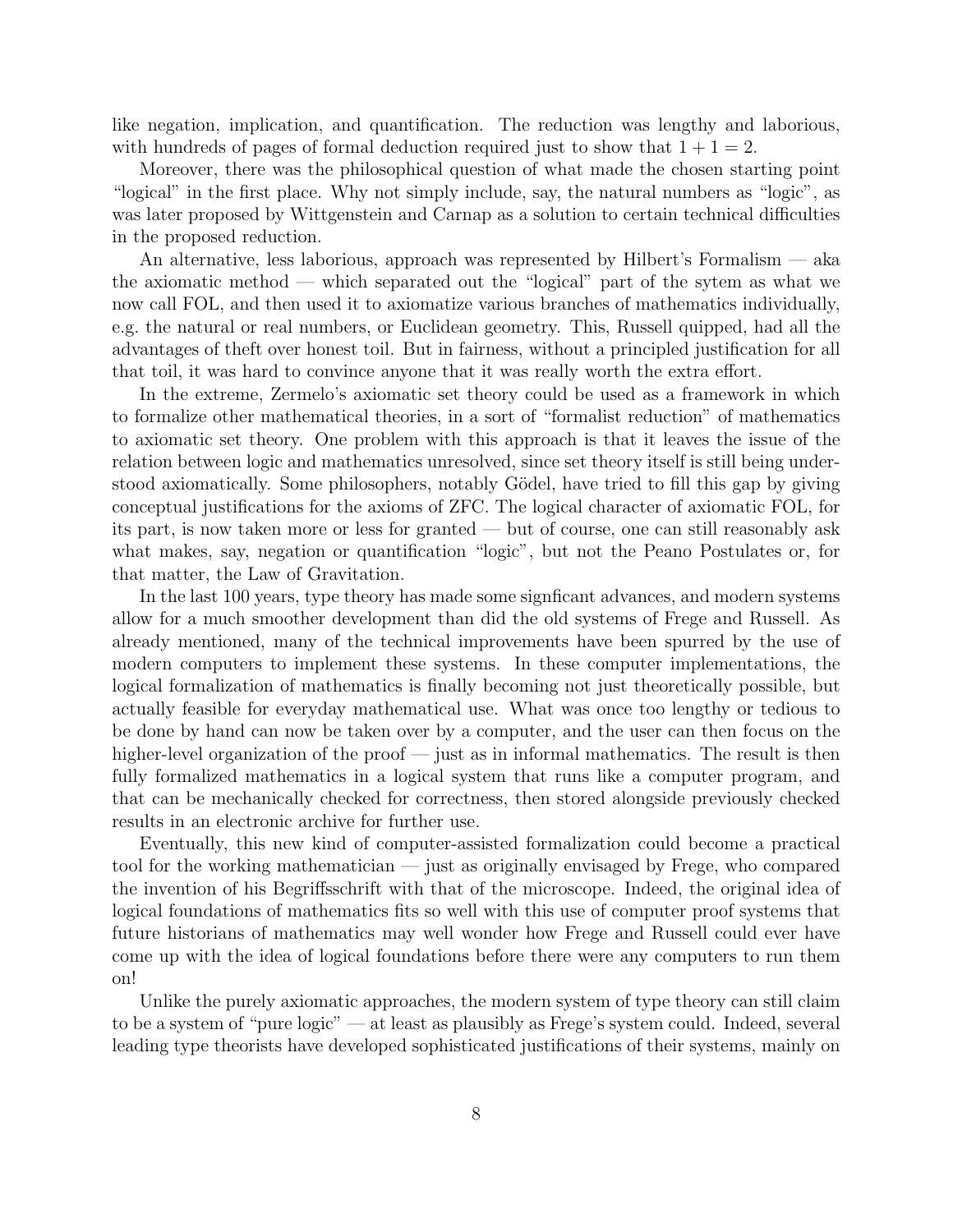the basis of so-called "meaning explanations" of the type-theoretic constructions, inspired by a combination of the Brower-Heyting-Kolmogorov functional interpretation of constructive logic and Dummet's verificationist reading of intuitionist logic. But before turning to the issue of what makes type theory "logical", I need one more fact about the homotopical character of the particular system of MLTT.

As we have seen, under the homotopical interpretation an equality is understood as a path  $p : a = b$ . Although the system is intensional in the sense that  $p : a = b$  does not warrant substitutions of b for a everywhere, it is still the case that every construction respects equality in the following weakener sense: given any path  $p : a = b$  and any "proof"  $t : P(a)$  of some property of a, although we do not immediately have  $t : P(b)$ , we instead have a systematic way of "transporting" t along the path p, which we may write  $p_*t$ , and for that object we then have  $p_*t : P(b)$ .

$$
\frac{p: a=b \qquad t: P(a)}{p_*t: P(b)}
$$

So given a proof of  $a = b$  and one of  $P(a)$ , we can combine them to get a proof of  $P(b)$ .

Now, in just the same sense as this, every construction in the system can be seen to respect the relation of *equivalence* of types. In fact, we have the following:

Principle of Invariance Every property or construction in HoTT is "homotopy invariant", in the sense that it respects equivalence of types:

$$
\frac{e: A \simeq B \qquad t: P(A)}{e^*t: P(B)}
$$

Thus given any equivalence of types  $e : A \simeq B$  and a term  $t : P(A)$  of any type  $P(A)$  constructed from A, there is an associated term  $e^*t$ :  $P(B)$  of the corresponding construction on B.

A practical consequence of this invariance is that the univalence axiom is consistent! Indeed, if any predicate P of types were able to distinguish between equivalent types  $A \simeq B$ , then we could not have univalence, since by univalence equivalent types can always be identified by a path  $p : A = B$ , and so any  $t : P(A)$  can be transported along p to give  $p_* t : P(B)$ .

Indeed, Univalence itself can be seen to be logically equivalent to the Invariance Principle together with a certain "computation rule". For, assuming Invariance, we can transport the property " $A = (-)$ " along any equivalence  $e : A \simeq B$  in order to infer  $e^*t : A = B$  from  $t : A = A^{1}$ 

$$
A \simeq B \to A = B \, .
$$

<sup>&</sup>lt;sup>1</sup>The Invariance Principle is thus logically equivalent to what may be called *weak univalence*:

Taking this as an axiom would mean assuming a term  $p : A \simeq B \rightarrow A = B$  witnessing the inference; so if  $e : A \simeq B$  is an equivalence, then  $p(e) : A = B$  is a path in U. Since we can transport along this path in any family of types over  $U$ , and transport is always an equivalence, there is in particular the transport  $p(e)$ <sup>\*</sup> : A  $\simeq$  B in the identity family. The required "computation rule" then states that  $p(e)$ <sup>\*</sup> = e.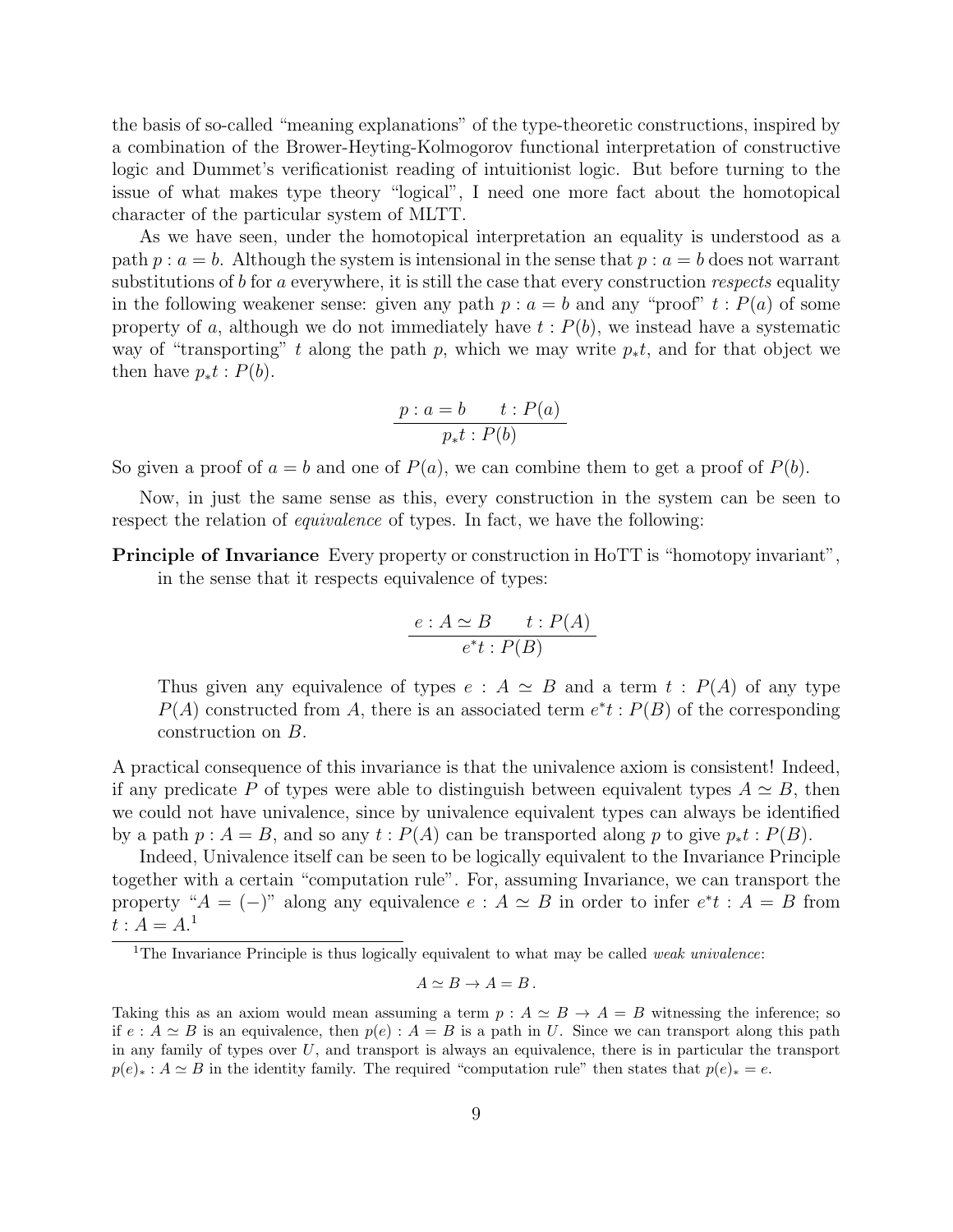The Univalence Axiom and the associated invariance of the system of homotopy type theory provide a foundation of mathematics that works more smoothly than conventional foundations, because it allows for a more "structural" style of reasoning that is closer to modern mathematical practice. This permits explicit formalizations of high-level mathematics that would hardly be possible in conventional systems, where everything has to be analysed all the way down to specific, basic elements of set theoretic structures.<sup>2</sup> In this way, the system retains some of the convenience of the axiomatic approach, since objects are entirely determined by their mapping properties. (Modern type-theoretic intro and elim rules for type constructors are essentially just universal mapping properties.)

As useful as invariance may be, however, this is still just a matter of practical mathematical convenience. What I am really aiming at is a more important conceptual aspect of invariance, to which we can now finally turn: it agrees with, and indeed strengthens, a proposed characterization of what it means to be "logical". This I think provides a conceptual justification for the system of homotopy type theory that is more satisfactory than the meaning explanations previously given for MLTT. It also constitutes a solution to a long-standing problem in the philosophy of logic, as I will now try to explain.

### 4 The Tarski-Grothendieck Thesis

I will call the following principle the Tarski-Grothendieck Thesis:

If a statement, concept, or construction is purely logical, then it should be invariant under all equivalences of the structures involved. A statement that is not invariant must involve some non-logical specifics, pertaining not to general logical form but to some particular aspects of the objects bearing the structure. If it is the hallmark of a logical concept that it should pertain only to general, formal structure and not to any specific features of the objects bearing that structure, then this formal character may be witnessed by the fact that the concept is invariant under all equivalence transformations.

This is really a fusion of two different threads: one of them was originally proposed by Frege, and later refined by Russell, Wittgenstein, and Carnap; the other starts with a somewhat later proposal by Tarski, modified in light of the more recent developments in mathematics that we have already mentioned, due mainly to Grothendieck and Voevodsky.

The first thread ends where the second one begins, namely with the question of which concepts in a formal language are to be regarded as logical, and taking "logical" to mean something like "purely formal" — as opposed to "contentful" or "empirical". This was the main unresolved problem of Carnap's research into the foundations of logical theory in the 1930s and '40s. It was motivated by Fregean and, later, Wittgensteinian concerns about the nature of logical truth, which had been central to the main doctrines of the Vienna Circle in the 1920s. (Recall Russell's quip about theft versus honest toil, and the formalist's retort.)

<sup>&</sup>lt;sup>2</sup>E.g. Lumsdaine's formalization of the Blakers-Massey theorem, or Brunerie's calculation of  $\pi_4S^3$ .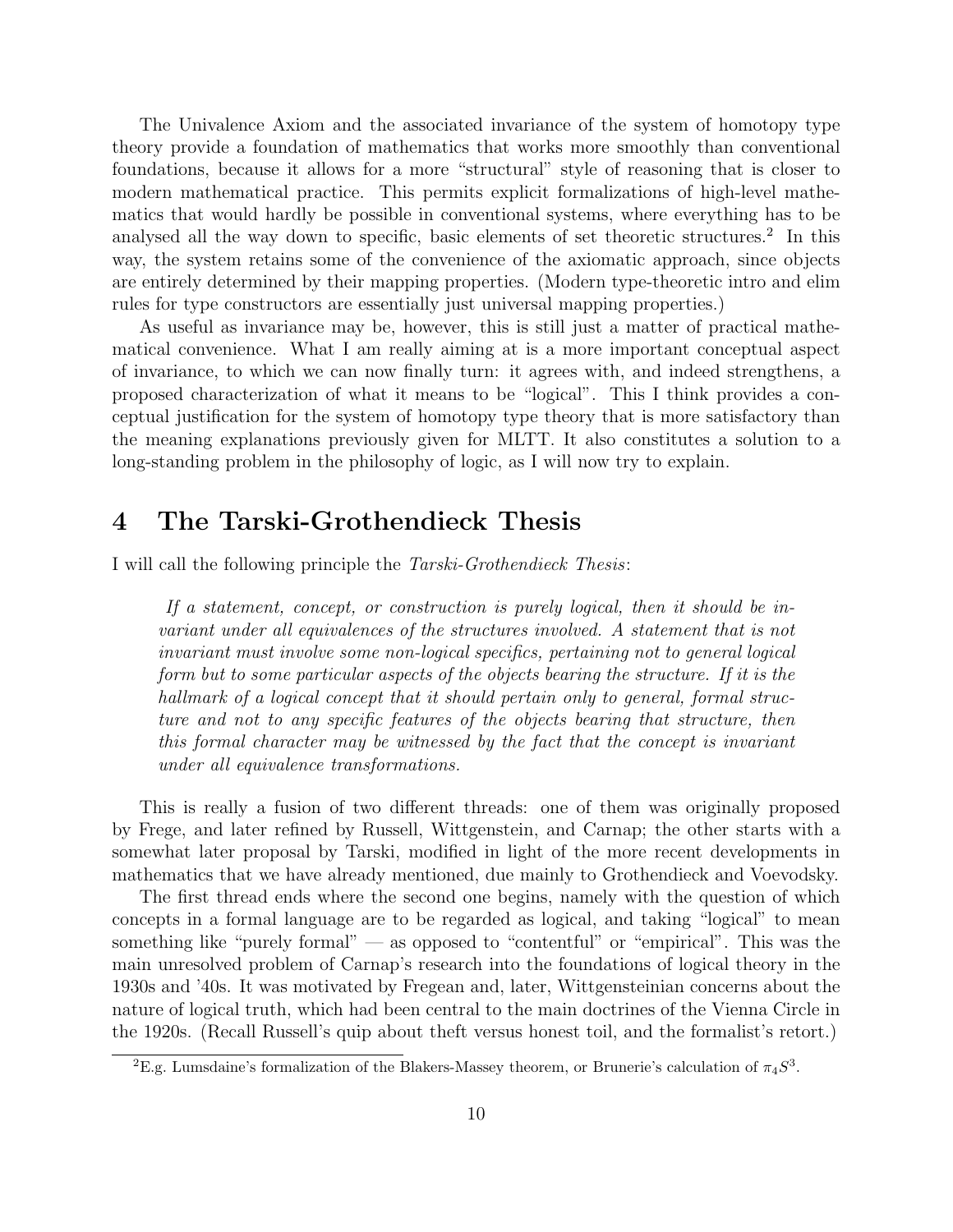Today, one regards this line of thought to have ended with the famous Quine-Carnap debate over the theoretical possibility of striking a clean line between the analytic and the synthetic. Quine's decisive challenge rested on Carnap's ultimate inability to distinguish precisely the logical from the descriptive terms of a given formal language, in any but a merely ad hoc, unprincipled way. This difficulty was said by Carnap in later years to be "among the most important problems in all of theoretical philosophy". What made it so important was the supposed refutation of the doctrine of synthetic a priori knowledge, which was to follow from the claim that all logical and mathematical truths are analytic. Without a principled characterization of the logical terms, there was apparently no way to make a principled distinction between the analytic and the synthetic. The philosophical program of Logicism (as opposed to the associated mathematical program) — the one begun by Frege in the Grundlagen, promoted by Russell in the Principles of Mathematics, advanced by Wittgenstein in his *Tractatus*, and layed down by the Vienna Circle as the cornerstone of a new kind of scientific philosophy — depended crucially on being able to characterize what it means to be a logical concept.

Tarski's proposal — which he made in a lecture in 1966, too late for Carnap himself to make any use of it — was to take isomorphism invariance as the defining criterion of "logicality" (as it is now unfortunately called). This approach draws on much earlier ideas of Klein, Dedekind, and others, and indeed has an inherent plausibility. The goal of Klein's Erlangen Program had been to characterize different geometries in terms of the kinds of transformations that they admit. Eilenberg and Mac Lane's invention of category theory was explicitly presented as an extension of this idea, and made the notion of a structurepreserving transformation one of the basic, primitive concepts in the definition of a category. Tarski's idea was to make logic something like the "most general geometry", by taking as its characteristic class of transformations the most general one of all, consisting of all bijective transformations. As Tarski knew [?], Carnap had already shown much earlier that all logical concepts in the simple theory of types are invariant under isomorphisms, so it was not such a radical step to consider this property as the defining characteristic of logicality | strangely, Carnap himself never seems to have considered this option, despite having been very close to it several different times ].

The general, model-theoretic reasoning behind using invariance to characterize logicality can be explained as follows: Given a notion of elementary structure, determined by some first-order operations and relations, and some first-order axioms in these (called a "theory"), one can consider the class of all such structures, and the subclass of all models of the theory. The important concept of logical entailment  $\psi \models \varphi$ , and the associated notion of logical validity  $\models \varphi$ , are then determined in terms of these models: for example, a firstorder formula  $\varphi$  is defined to be valid (in this logical "theory") just if it is true in all the models. This determines a concept of "logical truth" for first-order formulas in the given language, but it does not tell us why these formulas in particular should be the candidates for expressing the logical truths, nor that there could not be others.

But if we now consider, not just the class of all models, but the *groupoid* consisting of all models and their isomorphisms, then we can also characterize the logical formulas themselves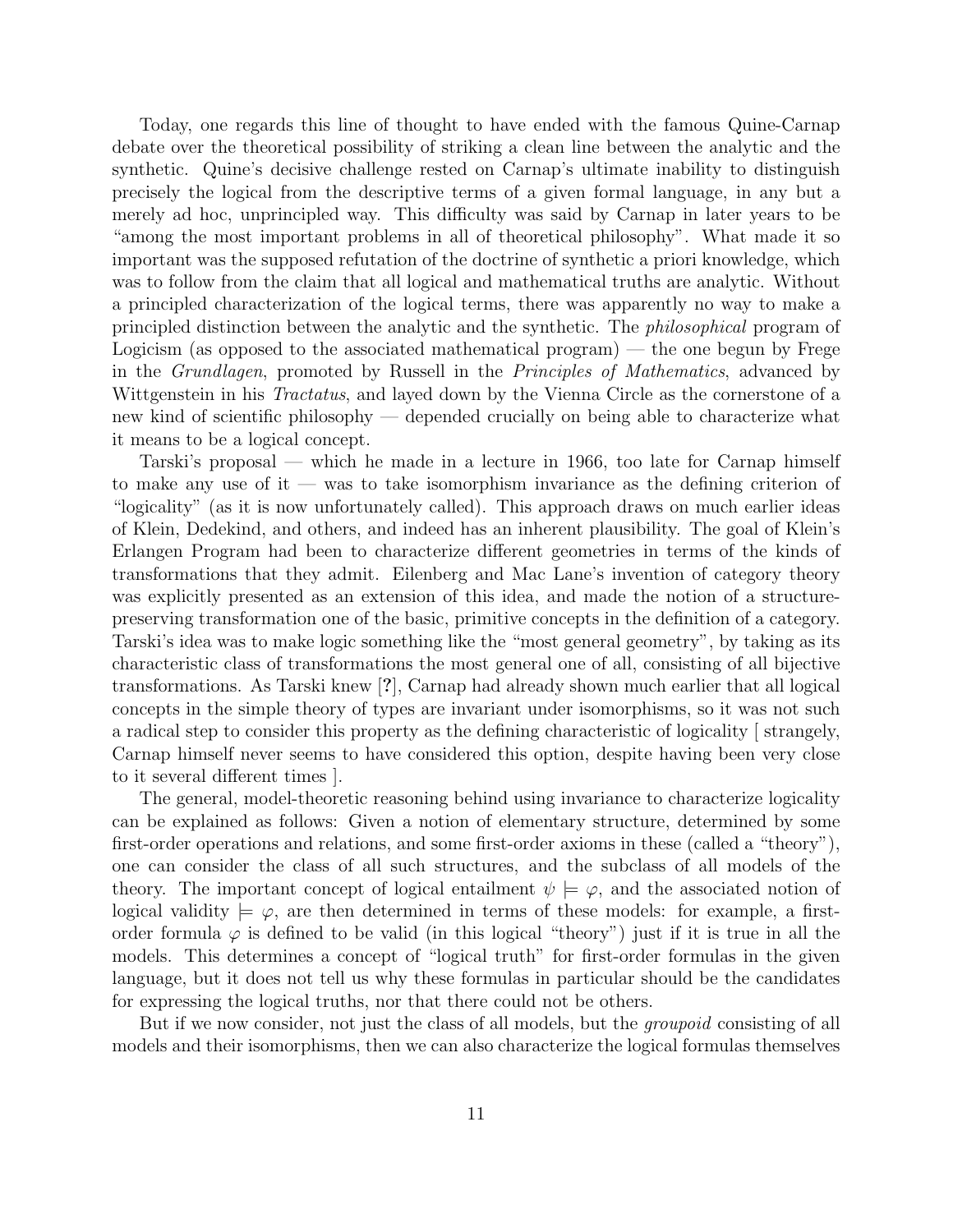(up to logical equivalence) as those concepts that are invariant under all the isomorphisms of models. This holds for formulas in higher-order logic, and to a lesser extent for first-order formulas. (I can say more about this if you like.) The main point is that, by considering not just the class of models, but also their isomorphisms, we can determine not only which statements out of some predetermined class are the valid ones, but we can also determine the relevant class of statements, at least to some extent.

This idea has generated much recent work in philosophical logic, and it has been shown to be promising, but not entirely adequate as stated. For one thing, it relies on an external notion of model and transformation, usually characterized in terms of models in set theory, and this then involves various set theoretic issues such as the GCH in the characterization of the logical concepts. Another problem is that the class of all set theoretic isomorphisms does not characterize exactly the logically definable concepts, but only those relative to some previously given, isomorphism-invariant, basic constructions, such as products and powerset types — and this already tips the scales in a certain direction, like simple type theory or higher-order logic.

Moreover, there are reasonable concepts that are invariant, but are not given by any logical formula, and we may choose to regard these, too, as "logical" in a generalized sense. For example, there are much more general notions of structure than those initially determined in this special way by first-order operations and relations: one might start with a groupoid of such first-order models, but then add some special conditions on the maps in order to cut down to some structure that is not definable by elementary means (see for example continuous functions). Or one might specify a groupoid directly by some means other than as the models of a single, underlying logical theory (e.g. smooth manifolds). This, too, can be regarded as a system of "structured objects", but now there is no common structure to be described uniformly by logical formulas. However, we can still consider the statements, properties, and constructions that are invariant under the given isomorphisms. These are then the generalized "formulas", or "logical" statements in an extended sense; and the ones that hold universaly are then reasonably regarded as the "valid" ones. In this way, we extend the notion of a "logical concept" from one that can be expressed by a formula in a particular logical language, to one that is invariant with respect to a given notion of isomorphism.

What is needed then for a general characterization of the "logical" concepts — broadly construed — is, first of all, a broader class of maps under which all intuitively logical concepts are invariant. Moreover, since the reliance on set-theoretic models apparently undercuts the methodology, an intrinsic or independent development is also needed, if the characterization is to play the desired role as a general, account of logicality in the broader sense.

Now I hope you can see where this is heading: such a broader notion than isomorphism is exactly what is provided by the notion of equivalence in HoTT. Tarksi's proposal of isomorphism invariance was too weak; but in HoTT we can instead use invariance under homotopy equivalence — the relation of "same shape", rather than "same size". This is of course a much wider class of maps — equating e.g a solid ball and a single point, which are certainly not isomorphic. So Tarski was right that invariance may be taken as the hallmark of logicality; he just failed to take the widest possible class of transformations. Note that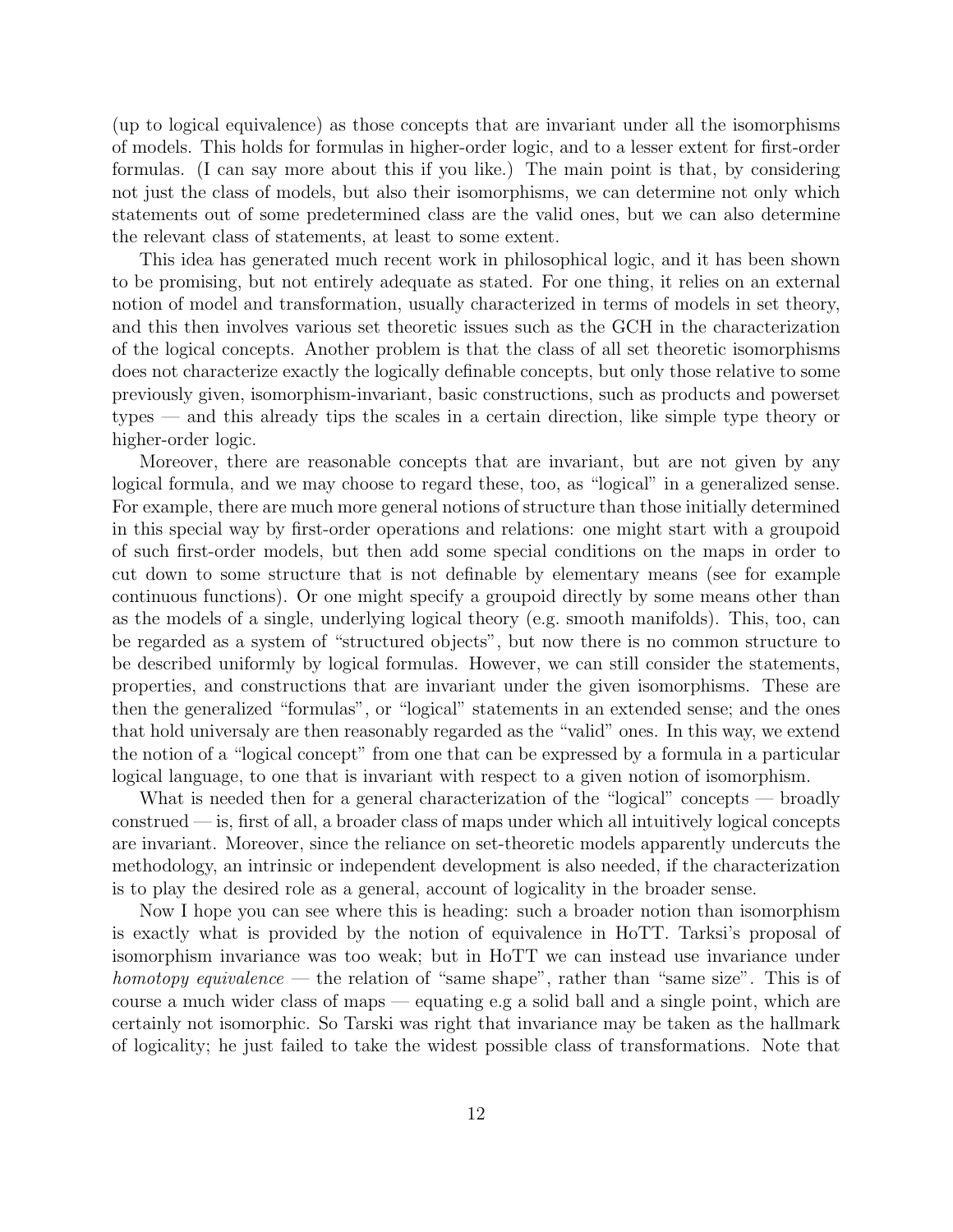intensional MLTT is invariant under the wider class of (homotopy) equivalences, while HOL is not, owing to the occurrence of powersets in the latter.

It is worth noting at this point that, under Grothendieck's homotopy hypothesis — associating homotopy with ∞-groupoids — the notion of homotopy equivalence is associated to that of  $\infty$ -isomorphism, which is a natural generalization of isomorphism: roughly speaking, it is arrived at by *defining* an  $\infty$ -isomorphism between two objects to consist of maps back and forth, the respective composites of which are  $\infty$ -isomorphic to identities:

$$
A \cong_{\infty} B =_{df}
$$
 there are  $f : A \hookrightarrow B : g$  with  $g \circ f \cong_{\infty} 1_A$  and  $f \circ g \cong_{\infty} 1_B$ 

That's not a mistake, but rather what is known as a "co-inductive" definition  $-$  it is indeed "circular", but not viciously so. The formal concept of equivalence in HoTT captures exactly this informal intuition of "isomorphism up to isomorphism up to isomorphism ..." (but in a single, finite expression). And indeed, every concept definable in homotopy type theory is therefore also "∞-isomorphism invariant" — generalizing Carnap's above result about the isomorphism invariance of the concepts in simple type theory.

Now the Univalence Axiom rests squarely on the fact that all concepts are invariant as we have seen, its formal consistency requires that this be so. But taking UA as a new foundational axiom goes a step further: it in effect asserts that all concepts that can appear in the system of foundations are invariant, and therefore broadly "logical" according to the above Tarski-Grothendieck thesis.

Note by the way that this is the same sort of thing that Russell did when he added the axiom of extensionality to the system of PM in the second edition. That axiom identified extensionally equivalent propositional functions in order to define sets, eliminating at least some uses of the notorious Axiom of Reducability.

Russell's justification for adding this axiom was an argument that he attributed to Wittgenstein, who formulated it in typically cryptic fashion as the slogan: "a function can only appear in a proposition through its values". What this means is that every propositional function that one can actually write down in logical symbols is extensional, and so one might as well assume that all functions are extensional (according to Wittgenstein's syntactic account of what it means to be logical).

We can justify the UA in much the same way: since every construction that one can actually write down in HoTT respects equivalence, i.e. is invariant, we might as well assume that all constructions are invariant — not because we believe in Wittgenstein's theory about the syntactic nature of logic, though, but because we accept invariance as a reasonable formal model — an explication, if you will — of what it means for a statement, property, or construction to be "logical" in the broad sense (or, if you prefer, "mathematical"). That is to say, we decide to accept the above Tarski-Grothendieck Thesis.

Making this move of adding UA to HoTT, essentially asserting that the objects of the system are something like "pure logical structures", then has many fascinating consequences. It results in a coherent picture of the mathematical universe, but one that is rather different from that of classical set theory:

• Sets, as we have said, can be "identified" if they are isomorphic — which is to say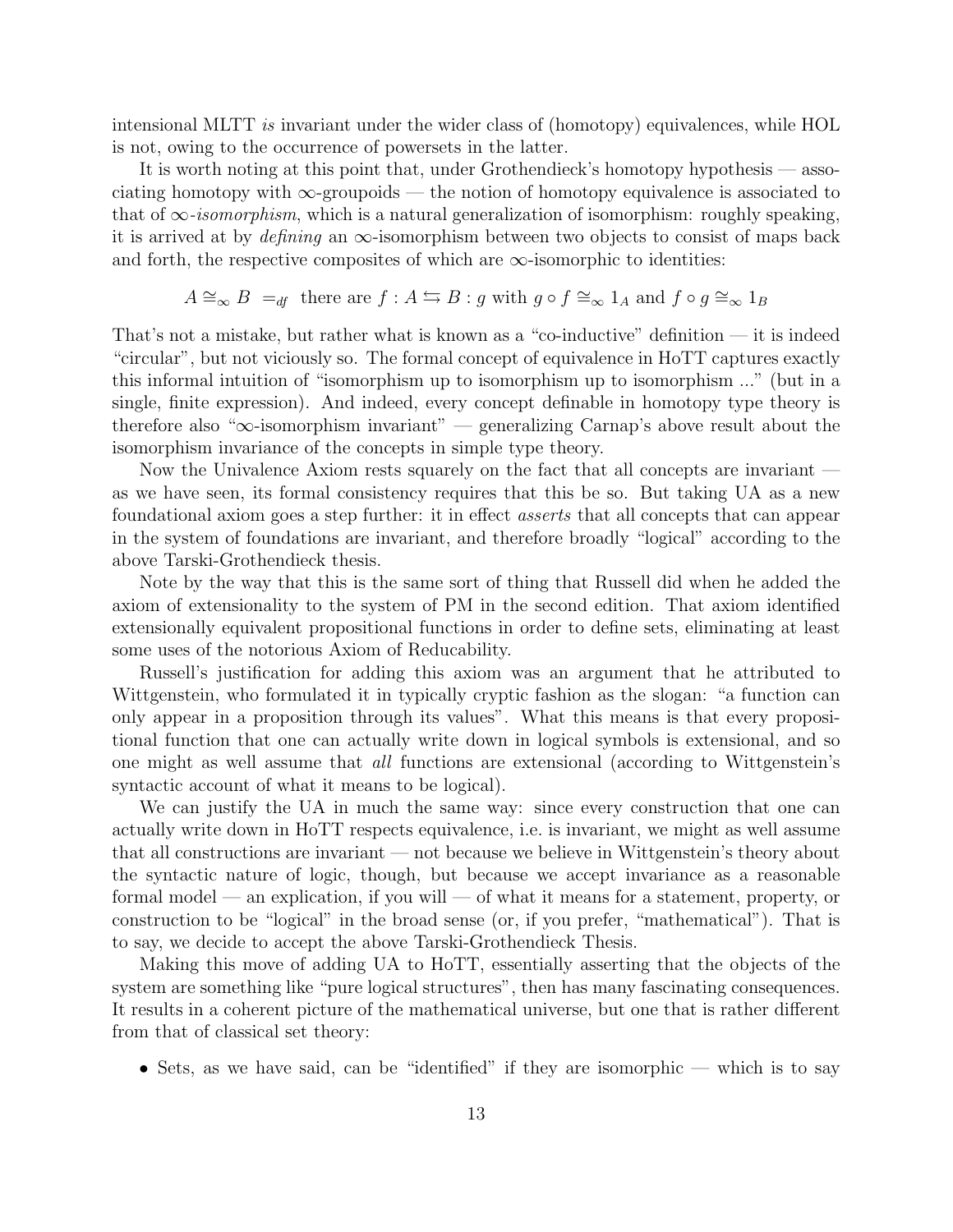that they are only determined up to isomorphism, so they are more like the cardinal numbers defined by Frege (or the sets as defined by category theorists). This agrees with an older conception of sets as bare "multiplicities" or "Mannigfalltigkeiten". In particular, the elements of a set are themselves unstructured points, or "lauter Einsen", to speak with Cantor, and not themselves sets of sets, etc. (cf. [?]).

- Similarly, algebraic structures like groups and rings also appear as abstract objects that are "determined only up to isomorphism", in the sense that any property or structure on one can be transferred to any isomorphic one.
- As already mentioned, the formerly separate logical and mathematical propositions are now also included at the base of the system, as objects of a special kind. For them, the notion of equivalence specializes to conventional logical equivalence.
- The type of all propositions is then a set, but the type of all sets is an object of a "higher" kind — namely a groupoid. The notion of equivalence for such groupoids is just the one familiar from category theory.
- But the mathematical universe does not stop there: there are also higher forms of objects, with more subtle forms of equivalence.

The universe of all types in HoTT with UA contains many different kinds of objects, which are arranged in a newly discovered hierarchy of "homotopical dimension" or "h-level", in addition to the hierarchy of "size" familiar from set theory. The hierarchy of size is driven by concerns of consistency, self-reference, self-membership, etc. But the system of h-levels is determined by the "internal structure" of the objects.



The system of HoTT with the UA presents a new and fascinating picture of the mathematical universe, and it may also turn out to be a useful, practical foundation for everyday